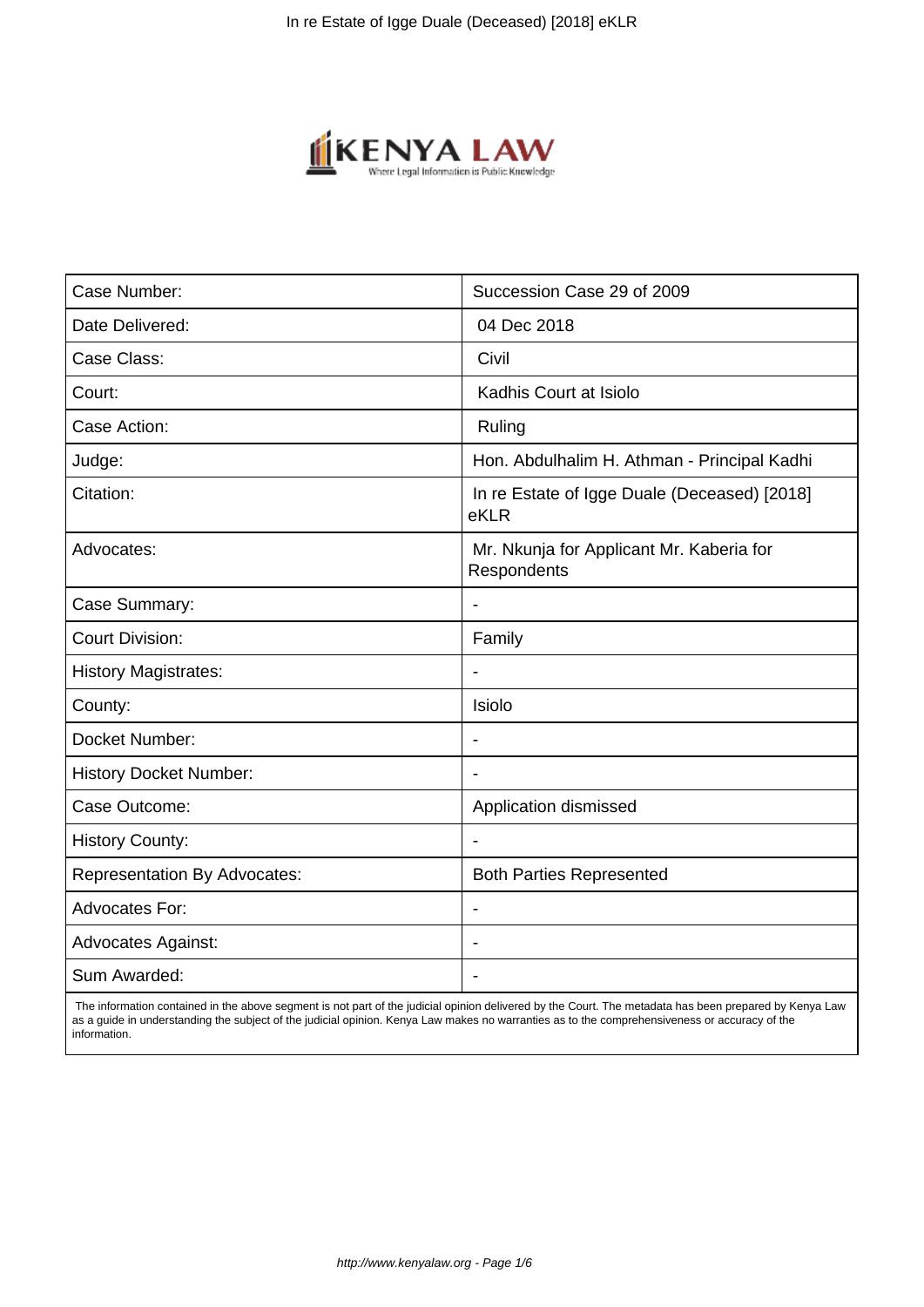## **REPUBLIC OF KENYA**

# **IN THE KADHI'S COURT AT ISIOLO**

## **SUCCESSION CASE NO. 29 OF 2009**

## **IN THE MATTER OF THE ESTATE OF IGGE DUALE.... DECEASED**

## **ABDILLAHI IGGE**

# **MOHAMED IGGE..................PLAINTIFFS / RESPONDENT**

**VS**

**MOHAMED YUSSUF....................................................DEFENDANT**

**1. SAIDA BAKAJO**

**2. ZAMZAM YUSSUF**

**3. AMINA YUSUF.............................................................APPLICANTS** 

# **RULING**

**1**. The applicants' Notice of motion dated 10th August 2018 seeks orders *inter alia* for:

1. THAT the application be certified urgent and he be heard ex parte in the first instance

2. THAT there be a stay of execution of both this court's judgment delivered on the 22nd day of October 2009 and ruling delivered on the 26th July 2018

3. THAT this Honourable court be pleased to set aside the ex parte judgment delivered on the 22nd day of October 2009 and all the consequential orders particularly the ruling delivered on the 26th day of July 2018 and grant the 2nd respondent leave to file her statement of defence.

**2**. It is supported by the affidavit sworn by Zamzam Yussuf on 10th August 2018. She deponed that she only became aware of this matter through Sadia Bakajo, the 1st applicant when she was served with a Notice of Motion dated the 11th of July 2018 and upon enquiry at the Court Registry, she was informed that a judgment had been entered on 22nd November 2009 and that the defendant was served with summons to enter appearance and a hearing notice. She stated further that the plaintiff did not serve her or any of her siblings with summons to enter appearance and were therefore condemned unheard. She deposed that the dispute involves Plot Nos. 414 and 415 in Isiolo which are registered in the name of her late mother Halima Igge.

**3**. The application is opposed. The respondents filed a replying affidavit dated 20th September 2018. They deponed that the respondents were served with summons to enter appearance and an affidavit of service is on record and that their father who attended court on 13th October 2009 and sought adjournment to inform them of the hearing date. They deposed that the matter was scheduled for hearing on 13th October 2009 but the respondents father sought an adjournment which was allowed and the matter scheduled for hearing on 14th October 2009 when the matter proceeded in their absence but were aware of the proceedings. They contend that the applicants were enjoined *suo moto* by court and directed to file their reply to the application dated 11th July 2018 but failed to do so to date. They further deposed that this application amounts to harassment of the bedridden petitioners who are supposed to be allowed to enjoy the inheritance of their father and the orders of the court have already been executed as ordered.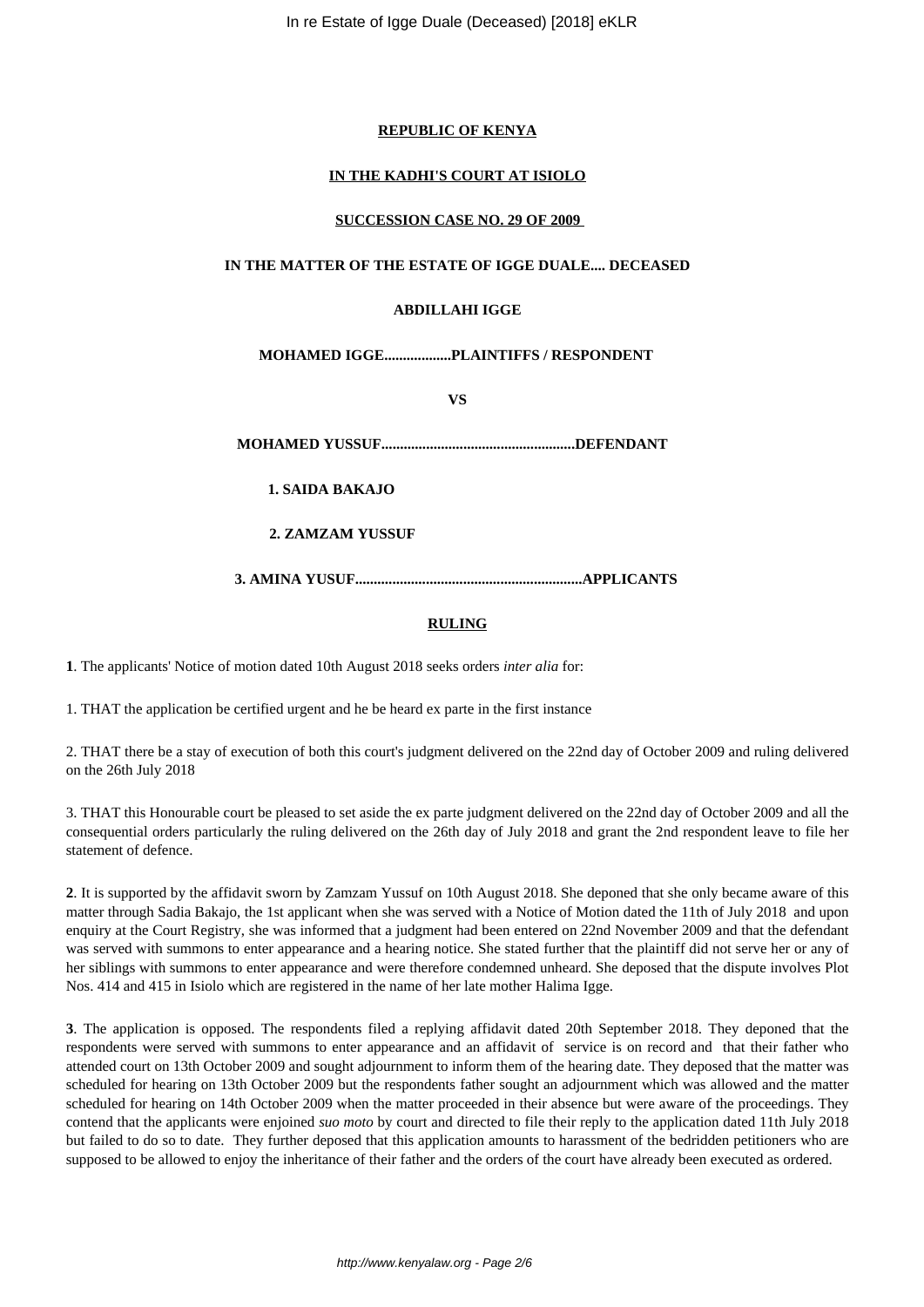**4**. The applicants were represented by the firm of Nkunja & Company advocates while the respondents were represented by the firm of Kimathi, Kiberia & Munyungu advocates.

#### **Facts.**

**5**. The facts of this application are the same as in the ruling of the application dated 11th July 2018 delivered on 26th July 2018. I can do no better than reproduce same herein. The applicants filed a succession petition dated 8th July 2009 against Mohamed Yusuf. They contended that Ibadu Farah their mother left Plot No. 1301 Bula Pesa and was survived by three children: Mohamed, Abdillahi and Halima Igge, that the sons were in Saudi Arabia and the daughter had care and custody of the property but she subdivided the plot into Nos: 414 and 415 [the suit property] and registering the biggest portion under her names and upon her death she left the plot under the care of her son, Mohamed Yussuf, the defendant. They seeked orders that the subdivision be declared null and void and proper subdivision be done under the Islamic law of inheritance. The record shows the defendant was duly served with the petition and hearing notice but neither entered appearance, reply or appeared on the date for hearing on 14th October 2009 before Hon. Sheikh Salim Mohamed Salim. His father however appeared for hearing and the matter was adjourned to allow him to contact his daughter Zamzam who was in Eldoret at the time but he did not appear for hearing on the following day. The court entered a ruling on 22nd July 2009 that the Plot No 1301 be subdivided into five [5] equal shares and Mohamed and Abdillahi Igge each to get two shares and Halima Igge to get one share thereof. Armed with this ruling, the applicants applied to the District Surveyor for subdivision of the plot who through letter dated 28th October 2009, requested the Court for orders based on the final ruling to enable combine and subsequently subdivide the plot. A letter dated 28th May 2010 by the District physical Planning officer - Isiolo, indicates the subdivision was complete and a copy sent to the Clerk, County Council of Isiolo for action and registration. On the other hand, Mohamed Yusuf and his sisters allegedly allowed one Saida Bakajo with the suit property without agreement with the applicants on the claim that the property belonged entirely to their mother. On their demand that she vacate she declined as a result the petitioner filed the application dated 11th July 2018 for an order compelling eviction of Saida Bakajo from the estate property. That application was granted, directing 1st respondent to vacate premises within [30] days from date of ruling failure to which eviction would be enforced. The court further directed parties to do valuation and present proposals on distribution before leave to sale estate property could be granted. Aggrieved by this decision the applicants had intimated on appeal but opted to file this application.

#### **Issues**

**6**. Upon reading the application, affidavit and annextures thereto and upon perusal of the suit file and upon hearing the parties, the issue for determination in this application are:

a. whether or not the applicants were properly served and / or were aware of the proceedings before court

b. whether or not the judgment entered on 22nd October 2009 was regular and whether it can be stayed aside nine [9] years after it had been entered.

**7**. The application was disposed by way of written submissions.

#### **Applicant's Submissions**

**8**. It was submitted that the Civil Procedure Rules (2010) apply to the Kadhi's Courts since rules of practice and procedure for Kadhi's Court have not been made by the Hon. Chief Justice under section 8(2) of the Kadhi's Court Act. It was submitted that Ibadu Farah was survived by three children namely Mohamed, Abdillahi and Halima Igge and that Zamzam, Amina and Mohamed Yusuf are children of Halima Igge who is deceased and therefore any order affecting the estate of Ibadu Farah, the children of Halima Igge should be heard before it is made. It was submitted that Zamzam and Amina Yusuf were not served with summons to enter appearance and that the hearing was for the 13th October 2009 but the matter was heard on the 14th October 2009 and 21st October 2009. The applicant submitted she was not served and the judgment was therefore irregular and ought to be set aside as a matter of right. He relied on case of *James Nderitu & Another v Marios Philotas Ghikas & Another [2016] eKLR* and *Sangram Singh v Election Tribunal, Koteh AIR 1955 SC 664.* 

#### **Respondent's submissions**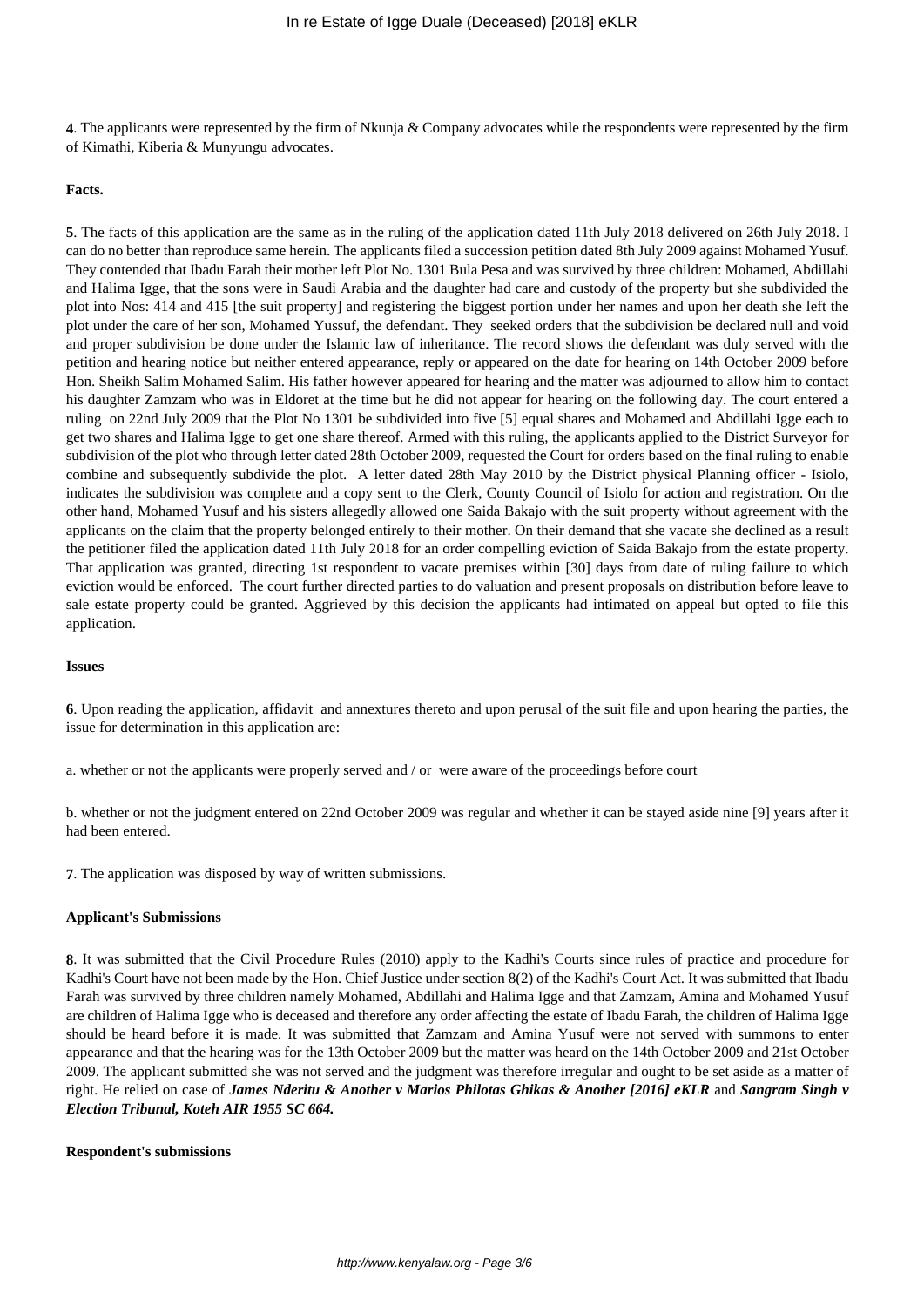**9**. Mr. Kaberia for the respondents submitted that the respondents were served as evidenced by the affidavit of service sworn by Susan Kabaru on 8th July 2009 and that the hearing notice for 14th October 2009 was taken through consent as the applicants were not present in court by their father was and sought time to contact the applicant. He submitted further that the Zamzam and Amina Yusuf appeared in court on the hearing of the application dated 11th July 2018 and were enjoined in the *suo moto* but were heard by the court despite their failure to file reply as directed. It was submitted that the applicants were served and even appeared in and were heard by court and therefore the case of *James Nderitu & Another v Marios Philotas Ghikas & Another [2016] eKLR* relied by the applicants is different from this one. He contends the respondents were aware of this suit but they deliberately chose not to participate in it by failing to enter appearance in time. He argued that it is nine years since judgment was entered, the applicants have changed their citizenship and reasons they have given are flimsy and intended to defeat justice. It was submitted that setting aside ex parte judgment must be exercised only to avoid injustice and not to assist a person who seeks to obstruct or delay justice. He relied on the case of *Lazaruz Chomba vs Zakayo Gitonga Kabutha & Another [2001] eKLR.* 

### **Analysis and Finding.**

**10**. It is not disputed that the applicants, Zamzam and Amina Yussuf are children of Halima Igge and therefore entitled to be heard in the estate of Halima Igge or Igge Duale as they have a legal inheritance interest in it. Was the applicant served with the summons to enter appearance for the main petition" An examination of the record will show she was not. However their brother was specifically served and never entered appearance, filed a reply to the petition or even appeared in court. Their father was present in court. The Court takes judicial notice that Zamzam and Amina are currently not residents in Kenya but certainly Zamzam was present in Kenya in 2009 when proceedings were active. Interestingly their brother Mohamed Yusuf who has always been resident in Kenya and was served with the summons to enter appearance seems uninterested in the matter. No reasons has been advanced by his siblings why he does not attend court.

**11**. The applicable law of procedure in the Kadhi's Court is the Civil Procedure Act, Cap 21 laws of Kenya by virtue of absence of specific rules of procedure for Kadhis court under Section 8(2) of the Kadhi's Court Act, Cap 11, Laws of Kenya which provide:

**''Until rules of court are made under subsection (1), and so far as such rules do not extend, procedure and practice in a Kadhi's court shall be in accordance with those prescribed for subordinate courts by and under the Civil Procedure Act.''**

**12**. The Kadhi's court being a court of equity, the court is not envisaged to strictly apply the Civil procedure rules. The rules of natural justice however do apply. **Muchelule J, In Rhoda Wanjiru Kibunja v. Abdalla Mohamed Abdalla,HCCA 92 OF 2012 [NAI] [unreported],** had this to say:

*'' I agree that it would be onerous to subject the Kadhi's court to the strict rules that apply to the ordinary courts. However, to keep a record of what the parties said, what while either sworn or not sworn, is the bare minimum expected of the Kadhi's Court. It is upon reading the record that the High Court can agree or not agree with the decision arrived at by the Kadhi. A party appearing before the Kadhi expects to be heard and what he says to be recorded. He expects to be allowed to call evidence. He expects to be cross examined on what he says. The same for his witness. He expects to cross examine the other side also. All these have to be recorded. There is a failure of justice, we find, when such a record is not kept...''*

**13**. The rules of natural justice demand that no person is condemned unheard. Under Islamic law the role of the court is to ensure that all parties affected by the petition before it are aware of and are granted opportunity to participate in the proceedings.

**14**. In **James Kanyiita Nderitu v Marios Philotas Ghikas & Another [2016] eKLR**, the Court of Appeal at Mombasa differentiated between a regular and irregular judgment. It held thus:

**'... it cannot be gainsaid that a distinction has always existed between a default judgment that is regularly entered and one which is irregularly entered. In a regular default judgment, the defendant will have been duly served with summons to enter appearance, but for one reason or another, he had failed to enter appearance or to file defence, resulting in default judgment. Such default is entitled under order 10 rule 11 of the Civil Procedure Rules, to move court to set aside the default judgment and to grant him leave to defend suit...... in an irregular default judgment, on the other hand, judgment will have been entered against a defendant who has not been served or properly served with summons to enter appearance. In such a situation the court moved by a party once it comes to its notice that judgment is irregular; it can set aside the default judgment on its own motion....''**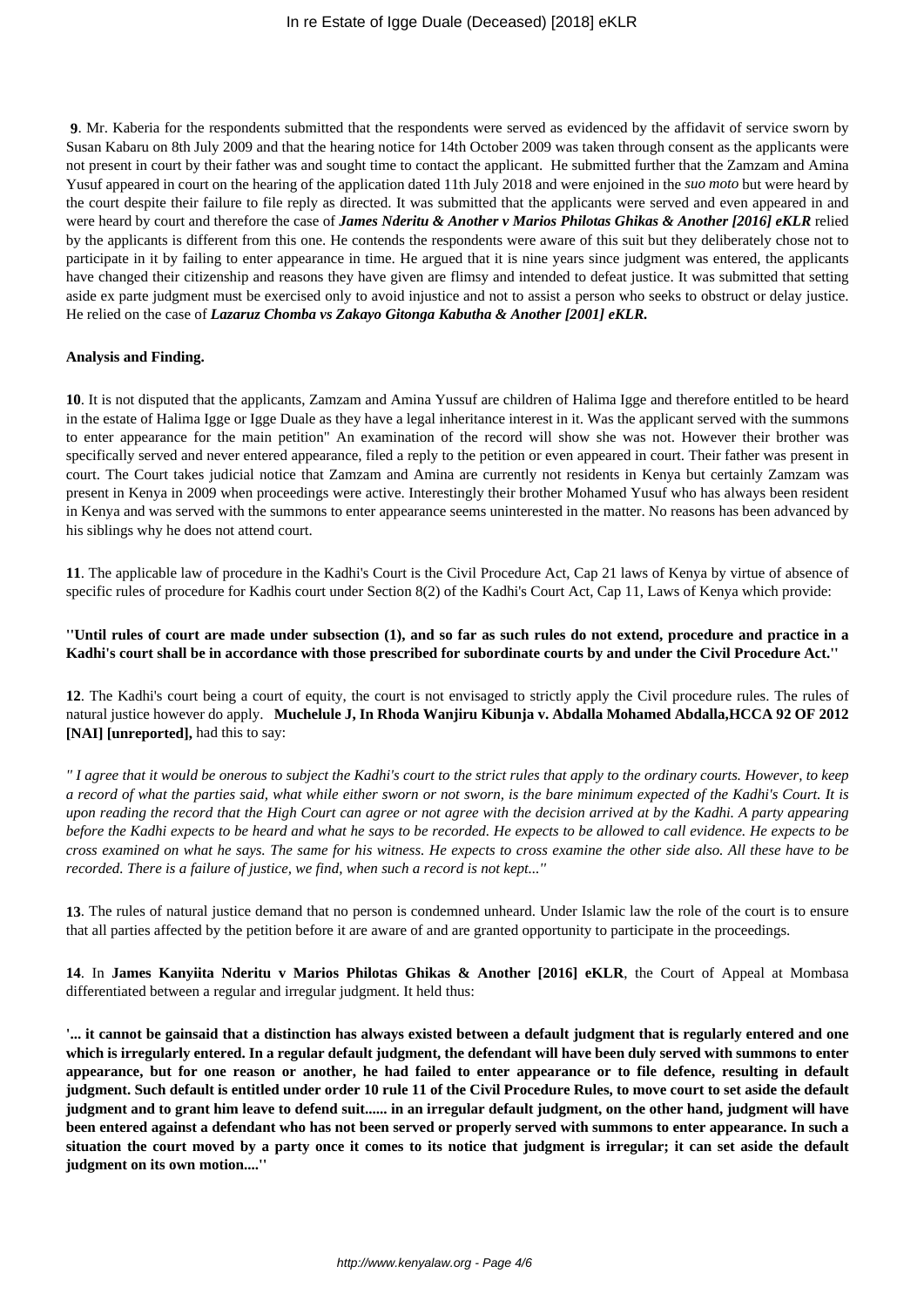**15**. The Court of Appeal cited with approval the case of **Frigonken Ltd. v. Value Pak Food Ltd, HCCC No 424 OF 2010**, where the High Court held:

**''If there is no proper or any service of summons to enter appearance to the suit, the resulting default judgment is an irregular judgment liable to be set aside by the court** *ex debito justitiae.* **Such a judgment is not set aside in the matter of exercise of discretion but as a matter of judicial duty in the order to uphold the integrity of the judicial process''.** 

**16**. Where a regular default judgment has been entered, the court has wide discretion to set it aside. However the purpose should be to ensure ends of justice and not to delay or cause injustice. In the case of *Esther Wamaitha Njihia & 2 others vs. Safaricom Ltd* the court held *inter alia*:-

*''The discretion is free and the main concern of the courts is to do justice to the parties before it (see Patel vs E.A. Cargo Handling Services Ltd.) the discretion is intended to be exercised to avoid injustice or hardship resulting from accident, inadvertence or excusable mistake or error but is not designed to assist a person who deliberately sought, whether by evasion or otherwise, to obstruct or delay the cause of justice (see Shah vs. Mbogo)...."*

**17**. This matter was filed on 8th July 2009. Summons to enter appearance was served upon the defendant Mohamed Yussuf, then resident in Bula Pesa - Isiolo on the same day at 10:30 a.m. by Ms. Susan Kaburu process server Isiolo law Court. The minute on the first cover of the record indicate it was listed for hearing on 14th October 2009. Incidentally the hearing notice extracted and served was for 13th October 2009. There is no record the defendant appeared in court on the 13th October 2009. The record is clear the plaintiff and defendant's father appeared in court on the 14th October 2009 where the matter partly proceeded and a further hearing date set for the 21st October 2009. There was an error in the extraction of the hearing notice but there is no doubt all parties, including the defendant's father, were aware of it otherwise they would not attend court on the 14th October 2009. It is, in the circumstances, excusable. In any case the defendant had not entered appearance even after service of summons.

**18**. The applicant was not served with summons to enter appearance. She was however aware of these proceedings since 2009. Her father was physically present in court on 14th October 2009 and although he refused to take oath and give evidence he specifically requested to call the applicant. The matter was adjourned to 21st October 2009. The Court noted:

# *'The defendant's father refused to take oath and ask[ed] for time to contact his daughter Zamzam who is in Eldoret. This matter is adjourned to 21st October 2009 at 9:00 in the fore noon.'*

**19**.The purpose of the adjournment could only be to enable the applicants to participate in the proceedings. They failed to appear and the matter properly proceeded. Indeed in her submissions in the application dated 11th July 2018, the applicant stated thus:

## *''Mother died in 2007. In 2009 uncles filed the case. I didn't hear anything till one month ago.''*

**20**. It is factually not correct that none of the children were served with summons to enter appearance. It is factually wrong that the children, specifically, Zamzam the applicant herein, was not aware of the proceedings in this court regarding the estate in issue. I can only find and hereby hold, that the applicant was aware of these proceeding way back in 2009 and therefore the judgment entered was regular.

**21**. This makes this case different from that cited by counsel for applicants in the case of *James Nderitu & Another v Marios Philotas Ghikas & Another [2016] eKLR.* In that case the Court of Appeal found four factors that led to find the judgment entered was irregular one of which was lack of service of summons to enter appearance.

**22**. In a regular default judgment the court has wide discretion to set it aside to ensure justice. The court however, must be satisfied that the defendant was not served with summons to enter appearance or failed to attend court due to sufficient cause. In *Shah vs Mbogo and Ongom vs Owota* the court held that for Orders to set aside ex parte judgment to issue *inter alia* the court must be satisfied that:-

#### *a. either that the defendant was not properly served with summons; or*

*b. that the defendant failed to appear in court at the hearing due to sufficient cause.*